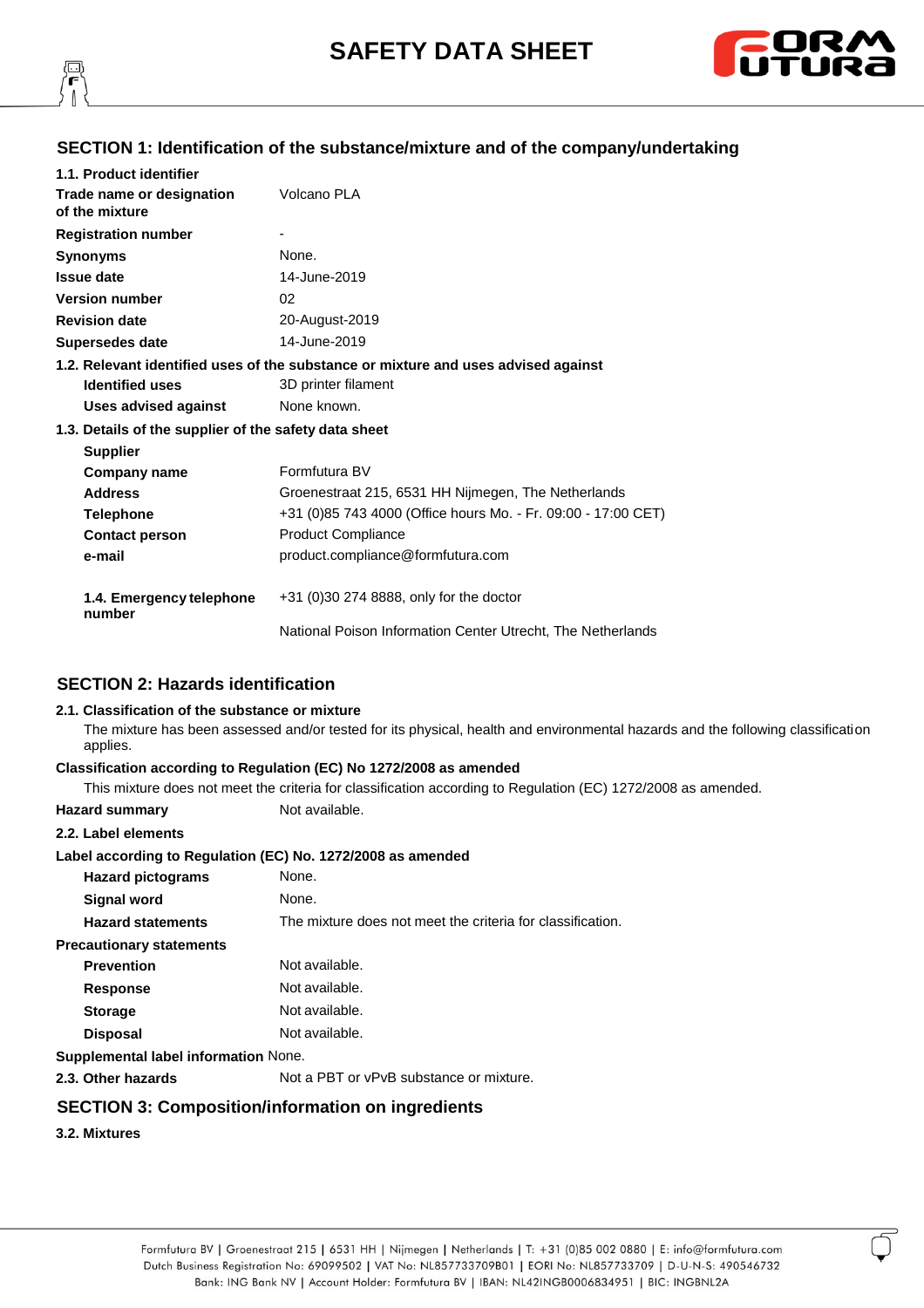| <b>General information</b>                                                              |                                                                                                                                                                                                                                       |             |                                                                                                                                                                                    |           |              |
|-----------------------------------------------------------------------------------------|---------------------------------------------------------------------------------------------------------------------------------------------------------------------------------------------------------------------------------------|-------------|------------------------------------------------------------------------------------------------------------------------------------------------------------------------------------|-----------|--------------|
| <b>Chemical name</b>                                                                    | %                                                                                                                                                                                                                                     |             | CAS-No. / EC No. REACH Registration No.                                                                                                                                            | Index No. | <b>Notes</b> |
| Modified polylactic acid                                                                | $70 - 80$                                                                                                                                                                                                                             | Proprietary |                                                                                                                                                                                    |           |              |
| <b>Classification:</b>                                                                  |                                                                                                                                                                                                                                       |             |                                                                                                                                                                                    |           |              |
| Other components below reportable<br>levels                                             | $20 - 30$                                                                                                                                                                                                                             |             |                                                                                                                                                                                    |           |              |
| <b>Composition comments</b>                                                             | The full text for all H-statements is displayed in section 16.                                                                                                                                                                        |             |                                                                                                                                                                                    |           |              |
| <b>SECTION 4: First aid measures</b>                                                    |                                                                                                                                                                                                                                       |             |                                                                                                                                                                                    |           |              |
| <b>General information</b>                                                              | protect themselves.                                                                                                                                                                                                                   |             | Ensure that medical personnel are aware of the material(s) involved, and take precautions to                                                                                       |           |              |
| 4.1. Description of first aid measures                                                  |                                                                                                                                                                                                                                       |             |                                                                                                                                                                                    |           |              |
| <b>Inhalation</b>                                                                       |                                                                                                                                                                                                                                       |             | Not likely, due to the form of the product. If exposed to excessive levels of dusts or fumes, remove<br>to fresh air and get medical attention if cough or other symptoms develop. |           |              |
| <b>Skin contact</b>                                                                     | If burned by contact with hot material, cool molten material adhering to skin as quickly as possible<br>with water, and see a physician for removal of adhering material and treatment of burn. Do not<br>peel polymer from the skin. |             |                                                                                                                                                                                    |           |              |
| Eye contact                                                                             | Not likely, due to the form of the product. If hot product contacts eye, flush with water for at least<br>15 minutes and seek medical attention immediately.                                                                          |             |                                                                                                                                                                                    |           |              |
| Ingestion                                                                               | Not likely, due to the form of the product.                                                                                                                                                                                           |             |                                                                                                                                                                                    |           |              |
| 4.2. Most important symptoms<br>and effects, both acute and<br>delayed                  |                                                                                                                                                                                                                                       |             | Exposure may cause temporary irritation, redness, or discomfort.                                                                                                                   |           |              |
| 4.3. Indication of any<br>immediate medical attention<br>and special treatment needed   | Treat symptomatically.                                                                                                                                                                                                                |             |                                                                                                                                                                                    |           |              |
| <b>SECTION 5: Firefighting measures</b>                                                 |                                                                                                                                                                                                                                       |             |                                                                                                                                                                                    |           |              |
| <b>General fire hazards</b>                                                             | No unusual fire or explosion hazards noted.                                                                                                                                                                                           |             |                                                                                                                                                                                    |           |              |
| 5.1. Extinguishing media<br><b>Suitable extinguishing</b><br>media                      |                                                                                                                                                                                                                                       |             | Water fog. Foam. Dry chemical powder. Carbon dioxide (CO2).                                                                                                                        |           |              |
| Unsuitable extinguishing<br>media                                                       |                                                                                                                                                                                                                                       |             | Do not use water jet as an extinguisher, as this will spread the fire.                                                                                                             |           |              |
| 5.2. Special hazards arising<br>from the substance or mixture                           | During fire, gases hazardous to health may be formed.                                                                                                                                                                                 |             |                                                                                                                                                                                    |           |              |
| 5.3. Advice for firefighters<br><b>Special protective</b><br>equipment for firefighters |                                                                                                                                                                                                                                       |             | Self-contained breathing apparatus and full protective clothing must be worn in case of fire.                                                                                      |           |              |
| <b>Special fire fighting</b><br>procedures                                              | Move containers from fire area if you can do so without risk.                                                                                                                                                                         |             |                                                                                                                                                                                    |           |              |
| <b>Specific methods</b>                                                                 |                                                                                                                                                                                                                                       |             | Use standard firefighting procedures and consider the hazards of other involved materials.                                                                                         |           |              |
| <b>SECTION 6: Accidental release measures</b>                                           |                                                                                                                                                                                                                                       |             |                                                                                                                                                                                    |           |              |
| 6.1. Personal precautions, protective equipment and emergency procedures                |                                                                                                                                                                                                                                       |             |                                                                                                                                                                                    |           |              |
| For non-emergency<br>personnel                                                          |                                                                                                                                                                                                                                       |             | Keep unnecessary personnel away. For personal protection, see section 8 of the SDS.                                                                                                |           |              |
| For emergency responders                                                                | SDS.                                                                                                                                                                                                                                  |             | Keep unnecessary personnel away. Use personal protection recommended in Section 8 of the                                                                                           |           |              |

| Environmental precautions Avoid discharge into drains, water courses or onto the ground. |
|------------------------------------------------------------------------------------------|
|                                                                                          |

| 6.2. Environmental precautions                               | Avoid discharge into drains, water courses or onto the ground.                                                                   |
|--------------------------------------------------------------|----------------------------------------------------------------------------------------------------------------------------------|
| 6.3. Methods and material for<br>containment and cleaning up | Sweep up or vacuum up spillage and collect in suitable container for disposal.<br>For waste disposal, see section 13 of the SDS. |
| 6.4. Reference to other<br>sections                          | For personal protection, see section 8 of the SDS. For waste disposal, see section 13 of the SDS.                                |

# **SECTION 7: Handling and storage**

| 7.1. Precautions for safe<br>handling                                   | Avoid prolonged exposure. Observe good industrial hygiene practices.                                      |
|-------------------------------------------------------------------------|-----------------------------------------------------------------------------------------------------------|
| 7.2. Conditions for safe<br>storage, including any<br>incompatibilities | Store in tightly closed container. Store away from incompatible materials (see Section 10 of the<br>SDS). |
| 7.3. Specific end use(s)                                                | Not available.                                                                                            |

Formfutura BV | Groenestraat 215 | 6531 HH | Nijmegen | Netherlands | T: +31 (0)85 002 0880 | E: info@formfutura.com Dutch Business Registration No: 69099502 | VAT No: NL857733709B01 | EORI No: NL857733709 | D-U-N-S: 490546732 Bank: ING Bank NV | Account Holder: Formfutura BV | IBAN: NL42INGB0006834951 | BIC: INGBNL2A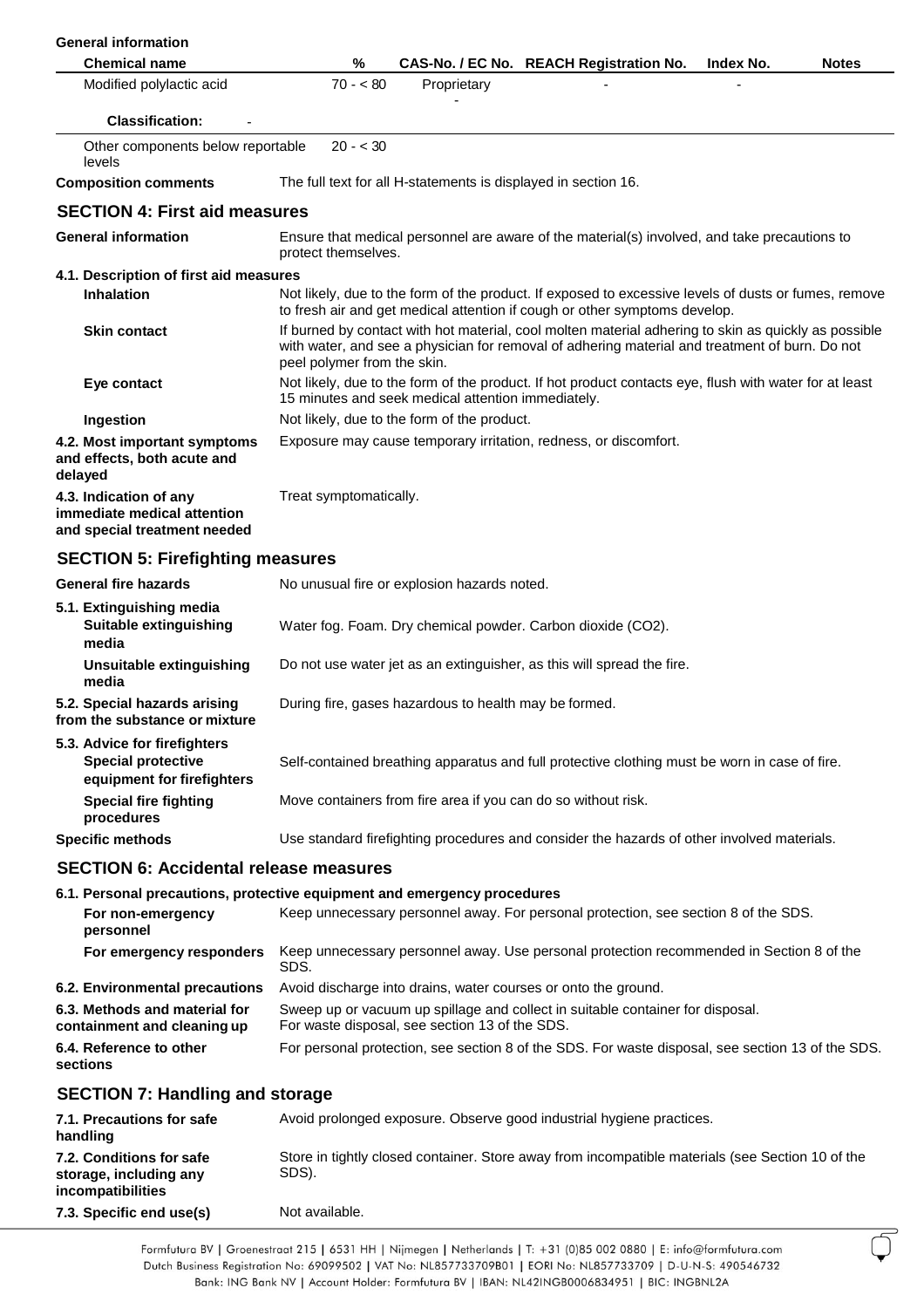# **SECTION 8: Exposure controls/personal protection**

| 8.1. Control parameters                              |                                                                                                                                                                                                                                                                                                                                                                    |
|------------------------------------------------------|--------------------------------------------------------------------------------------------------------------------------------------------------------------------------------------------------------------------------------------------------------------------------------------------------------------------------------------------------------------------|
| <b>Occupational exposure limits</b>                  | No exposure limits noted for ingredient(s).                                                                                                                                                                                                                                                                                                                        |
| <b>Biological limit values</b>                       | No biological exposure limits noted for the ingredient(s).                                                                                                                                                                                                                                                                                                         |
| <b>Recommended monitoring</b><br>procedures          | Follow standard monitoring procedures.                                                                                                                                                                                                                                                                                                                             |
| Derived no effect levels<br>(DNELs)                  | Not available.                                                                                                                                                                                                                                                                                                                                                     |
| <b>Predicted no effect</b><br>concentrations (PNECs) | Not available.                                                                                                                                                                                                                                                                                                                                                     |
| 8.2. Exposure controls                               |                                                                                                                                                                                                                                                                                                                                                                    |
| Appropriate engineering<br>controls                  | Good general ventilation should be used. Ventilation rates should be matched to conditions. If<br>applicable, use process enclosures, local exhaust ventilation, or other engineering controls to<br>maintain airborne levels below recommended exposure limits. If exposure limits have not been<br>established, maintain airborne levels to an acceptable level. |
|                                                      | Individual protection measures, such as personal protective equipment                                                                                                                                                                                                                                                                                              |
| <b>General information</b>                           | Personal protection equipment should be chosen according to the CEN standards and in<br>discussion with the supplier of the personal protective equipment.                                                                                                                                                                                                         |
| <b>Eye/face protection</b>                           | Wear safety glasses with side shields (or goggles).                                                                                                                                                                                                                                                                                                                |
| <b>Skin protection</b>                               |                                                                                                                                                                                                                                                                                                                                                                    |
| - Hand protection                                    | Wear appropriate chemical resistant gloves.                                                                                                                                                                                                                                                                                                                        |
| - Other                                              | Wear suitable protective clothing.                                                                                                                                                                                                                                                                                                                                 |
| <b>Respiratory protection</b>                        | In case of insufficient ventilation, wear suitable respiratory equipment.                                                                                                                                                                                                                                                                                          |
| <b>Thermal hazards</b>                               | Wear appropriate thermal protective clothing, when necessary.                                                                                                                                                                                                                                                                                                      |
| <b>Hygiene measures</b>                              | Always observe good personal hygiene measures, such as washing after handling the material<br>and before eating, drinking, and/or smoking. Routinely wash work clothing and protective<br>equipment to remove contaminants.                                                                                                                                        |
| <b>Environmental exposure</b><br>controls            | Good general ventilation should be used. Ventilation rates should be matched to conditions. If<br>applicable, use process enclosures, local exhaust ventilation, or other engineering controls to<br>maintain airborne levels below recommended exposure limits. If exposure limits have not been<br>established, maintain airborne levels to an acceptable level. |

# **SECTION 9: Physical and chemical properties**

# **9.1. Information on basic physical and chemical properties**

# **Appearance**

| <b>Physical state</b>                        | Solid.                                 |
|----------------------------------------------|----------------------------------------|
| Form                                         | filament                               |
| Colour                                       | Color depends on product specification |
| Odour                                        | Slight.                                |
| <b>Odour threshold</b>                       | Not available.                         |
| рH                                           | Not available.                         |
| <b>Melting point/freezing point</b>          | 190 - 220 °C (374 - 428 °F)            |
| Initial boiling point and boiling<br>range   | Not available.                         |
| <b>Flash point</b>                           | Not available.                         |
| <b>Evaporation rate</b>                      | Not available.                         |
| Flammability (solid, gas)                    | Not available.                         |
| Upper/lower flammability or explosive limits |                                        |
| <b>Flammability limit - lower</b><br>(%)     | Not available.                         |
| Flammability limit - upper<br>$(\% )$        | Not available.                         |
| Vapour pressure                              | Not available.                         |
| <b>Vapour density</b>                        | Not available.                         |
| <b>Relative density</b>                      | Not available.                         |
| Solubility(ies)                              |                                        |
| <b>Solubility (water)</b>                    | Not available.                         |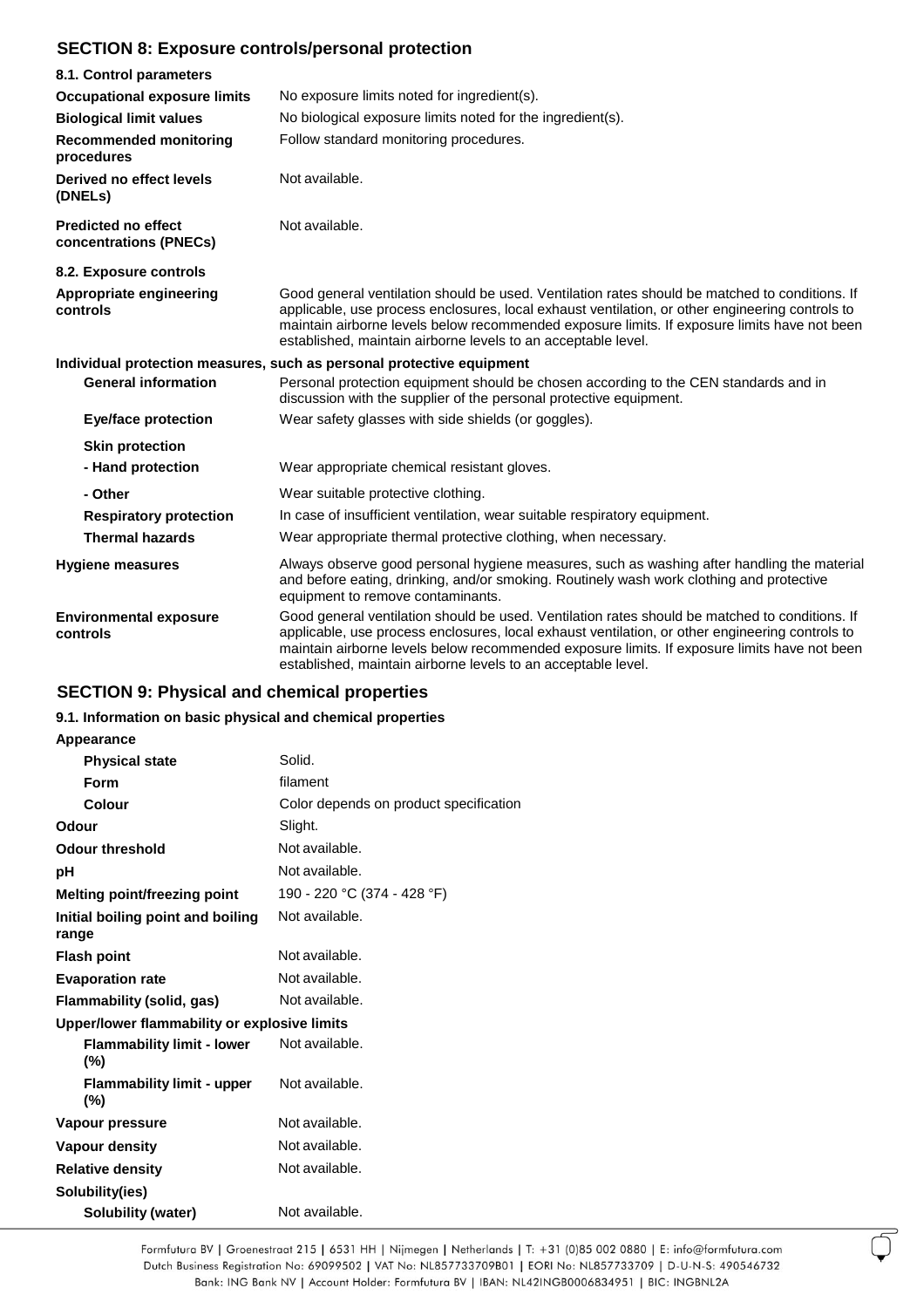| <b>Partition coefficient</b><br>(n-octanol/water) | Not available.                |
|---------------------------------------------------|-------------------------------|
| <b>Auto-ignition temperature</b>                  | Not available.                |
| <b>Decomposition temperature</b>                  | Not available.                |
| Viscosity                                         | Not available                 |
| <b>Explosive properties</b>                       | Not explosive.                |
| <b>Oxidising properties</b>                       | Not oxidising.                |
| 9.2. Other information                            |                               |
| <b>Density</b>                                    | 1,20 - 1,40 g/cm <sup>3</sup> |
|                                                   |                               |

# **SECTION 10: Stability and reactivity**

| 10.1. Reactivity                            | The product is stable and non-reactive under normal conditions of use, storage and transport.                              |
|---------------------------------------------|----------------------------------------------------------------------------------------------------------------------------|
| 10.2. Chemical stability                    | Material is stable under normal conditions.                                                                                |
| 10.3. Possibility of hazardous<br>reactions | No dangerous reaction known under conditions of normal use.                                                                |
| 10.4. Conditions to avoid                   | Keep away from heat, hot surfaces, sparks, open flames and other ignition sources. Contact with<br>incompatible materials. |
| 10.5. Incompatible materials                | Strong oxidising agents.                                                                                                   |
| 10.6. Hazardous<br>decomposition products   | Irritating and/or toxic fumes and gases may be emitted upon the product's decomposition.                                   |

# **SECTION 11: Toxicological information**

| <b>General information</b>                            | Occupational exposure to the substance or mixture may cause adverse effects.                                                                                                                          |
|-------------------------------------------------------|-------------------------------------------------------------------------------------------------------------------------------------------------------------------------------------------------------|
| Information on likely routes of exposure              |                                                                                                                                                                                                       |
| <b>Inhalation</b>                                     | Prolonged inhalation may be harmful.                                                                                                                                                                  |
| <b>Skin contact</b>                                   | Based on available data, the classification criteria are not met.                                                                                                                                     |
| Eye contact                                           | Based on available data, the classification criteria are not met.                                                                                                                                     |
| Ingestion                                             | May cause discomfort if swallowed. However, ingestion is not likely to be a primary route of<br>occupational exposure.                                                                                |
| <b>Symptoms</b>                                       | Exposure may cause temporary irritation, redness, or discomfort.                                                                                                                                      |
| 11.1. Information on toxicological effects            |                                                                                                                                                                                                       |
| <b>Acute toxicity</b>                                 | Not known.                                                                                                                                                                                            |
| <b>Skin corrosion/irritation</b>                      | Based on available data, the classification criteria are not met.                                                                                                                                     |
| Serious eye damage/eye<br>irritation                  | Based on available data, the classification criteria are not met.                                                                                                                                     |
| <b>Respiratory sensitisation</b>                      | Based on available data, the classification criteria are not met.                                                                                                                                     |
| <b>Skin sensitisation</b>                             | Based on available data, the classification criteria are not met.                                                                                                                                     |
| Germ cell mutagenicity                                | Based on available data, the classification criteria are not met.                                                                                                                                     |
| Carcinogenicity                                       | Based on available data, the classification criteria are not met.                                                                                                                                     |
| (as amended)                                          | Hungary. 26/2000 EüM Ordinance on protection against and preventing risk relating to exposure to carcinogens at work                                                                                  |
| Not listed.                                           |                                                                                                                                                                                                       |
| <b>Reproductive toxicity</b>                          | Based on available data, the classification criteria are not met.                                                                                                                                     |
| Specific target organ toxicity -<br>single exposure   | Based on available data, the classification criteria are not met.                                                                                                                                     |
| Specific target organ toxicity -<br>repeated exposure | Based on available data, the classification criteria are not met.                                                                                                                                     |
| <b>Aspiration hazard</b>                              | Based on available data, the classification criteria are not met.                                                                                                                                     |
| <b>Mixture versus substance</b><br>information        | No information available.                                                                                                                                                                             |
| <b>Other information</b>                              | This product has no known adverse effect on human health.                                                                                                                                             |
| <b>SECTION 12: Ecological information</b>             |                                                                                                                                                                                                       |
| 12.1. Toxicity                                        | The product is not classified as environmentally hazardous. However, this does not exclude the<br>possibility that large or frequent spills can have a harmful or damaging effect on the environment. |
| 12.2. Persistence and<br>degradability                | No data is available on the degradability of any ingredients in the mixture.                                                                                                                          |
| 12.3. Bioaccumulative potential                       |                                                                                                                                                                                                       |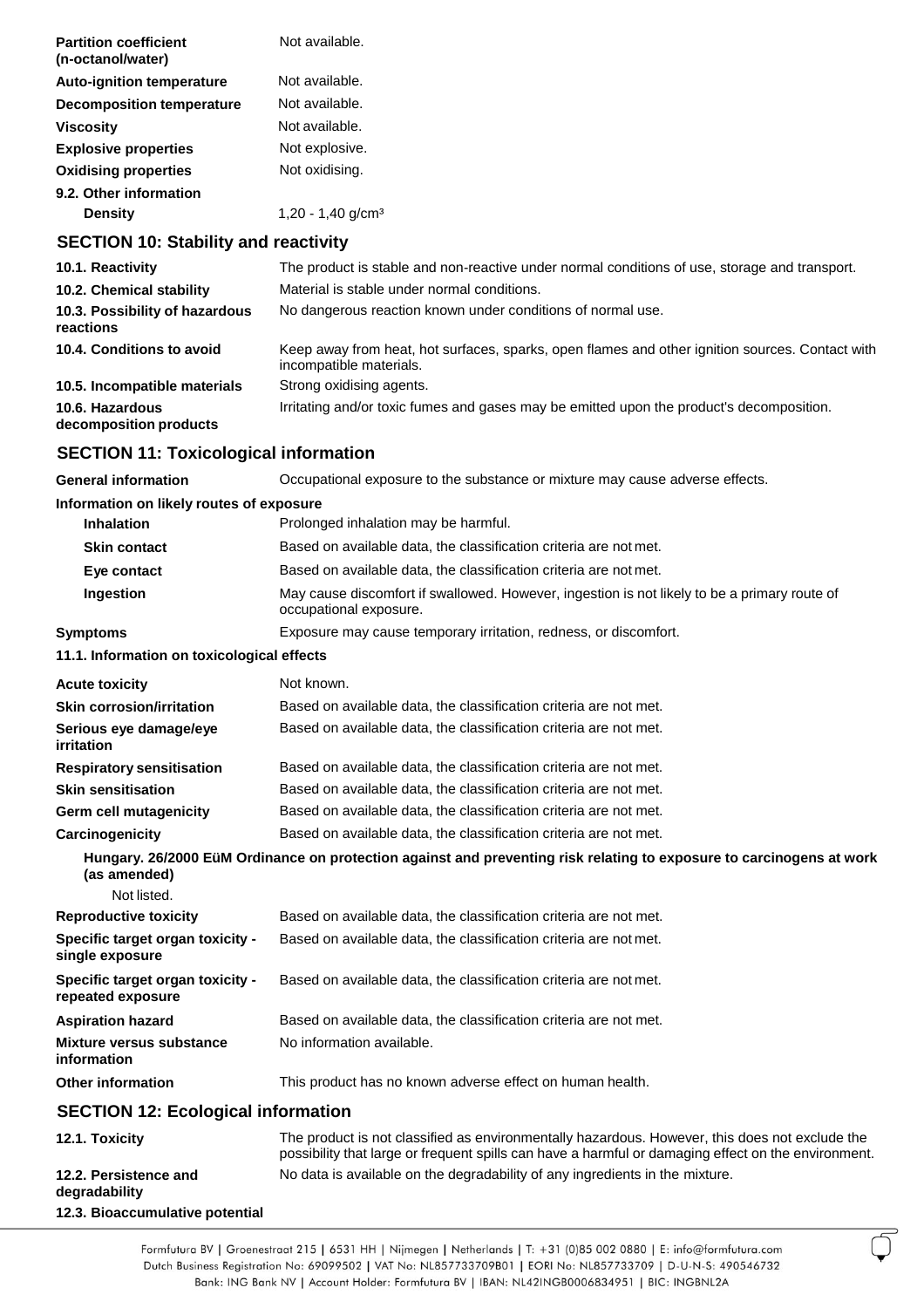| <b>Partition coefficient</b><br>n-octanol/water (log Kow) | Not available.                                                                                                                                                                             |
|-----------------------------------------------------------|--------------------------------------------------------------------------------------------------------------------------------------------------------------------------------------------|
| <b>Bioconcentration factor (BCF)</b>                      | Not available.                                                                                                                                                                             |
| 12.4. Mobility in soil                                    | No data available.                                                                                                                                                                         |
| 12.5. Results of PBT and vPvB<br>assessment               | Not a PBT or vPvB substance or mixture.                                                                                                                                                    |
| 12.6. Other adverse effects                               | No other adverse environmental effects (e.g. ozone depletion, photochemical ozone creation<br>potential, endocrine disruption, global warming potential) are expected from this component. |

## **SECTION 13: Disposal considerations**

| 13.1. Waste treatment methods |                                                                                                                   |
|-------------------------------|-------------------------------------------------------------------------------------------------------------------|
| <b>Residual waste</b>         | Dispose of in accordance with local regulations.                                                                  |
| <b>Contaminated packaging</b> | Empty containers should be taken to an approved waste handling site for recycling or disposal.                    |
| EU waste code                 | The Waste code should be assigned in discussion between the user, the producer and the waste<br>disposal company. |
| Disposal methods/information  | Collect and reclaim or dispose in sealed containers at licensed waste disposal site.                              |
| <b>Special precautions</b>    | Dispose in accordance with all applicable regulations.                                                            |

# **SECTION 14: Transport information**

#### **ADR**

14.1. - 14.6.: Not regulated as dangerous goods.

#### **RID**

14.1. - 14.6.: Not regulated as dangerous goods.

#### **ADN**

14.1. - 14.6.: Not regulated as dangerous goods.

# **IATA**

14.1. - 14.6.: Not regulated as dangerous goods.

#### **IMDG**

14.1. - 14.6.: Not regulated as dangerous goods.

**14.7. Transport in bulk according to Annex II of MARPOL 73/78 and the IBC Code**

# **SECTION 15: Regulatory information**

**15.1. Safety, health and environmental regulations/legislation specific for the substance or mixture** 

### **EU regulations**

**Regulation (EC) No. 1005/2009 on substances that deplete the ozone layer, Annex I and II, as amended** Not listed.

**Regulation (EC) No. 850/2004 On persistent organic pollutants, Annex I as amended** Not listed.

Not applicable.

**Regulation (EU) No. 649/2012 concerning the export and import of dangerous chemicals, Annex I, Part 1 as amended** Not listed.

**Regulation (EU) No. 649/2012 concerning the export and import of dangerous chemicals, Annex I, Part 2 as amended** Not listed.

**Regulation (EU) No. 649/2012 concerning the export and import of dangerous chemicals, Annex I, Part 3 as amended** Not listed.

**Regulation (EU) No. 649/2012 concerning the export and import of dangerous chemicals, Annex V as amended** Not listed.

## **Regulation (EC) No. 166/2006 Annex II Pollutant Release and Transfer Registry, as amended** Not listed.

**Regulation (EC) No. 1907/2006, REACH Article 59(10) Candidate List as currently published by ECHA** Not listed.

#### **Authorisations**

**Regulation (EC) No. 1907/2006, REACH Annex XIV Substances subject to authorization, as amended** Not listed.

### **Restrictions on use**

**Regulation (EC) No. 1907/2006, REACH Annex XVII Substances subject to restriction on marketing and use as amended** Not listed.